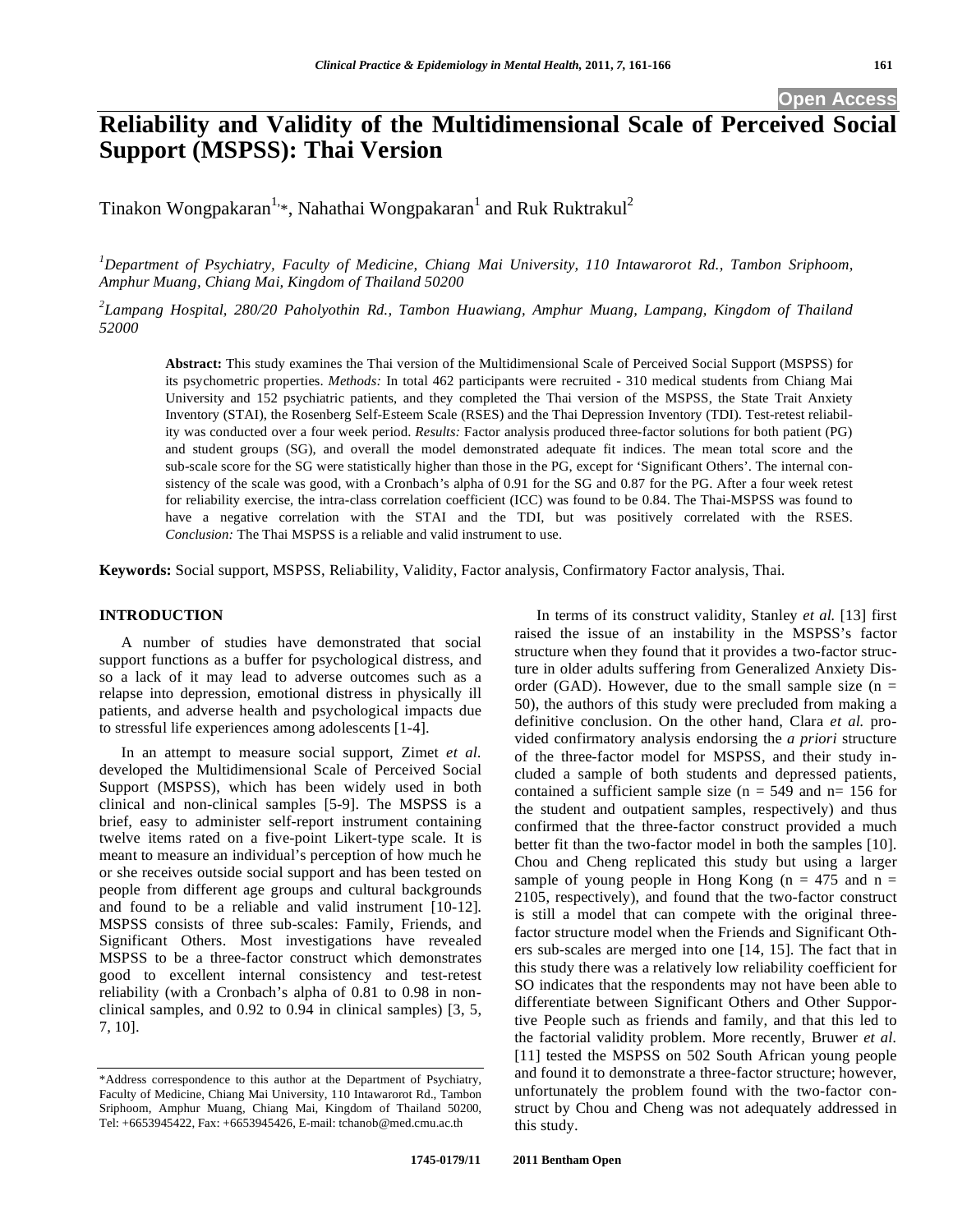The aim of the present study was to perform further confirmatory analysis of the MSPSS with student and patient groups in Thailand - another Asian sample.

## **MATERIALS AND METHODOLOGY**

This study was approved by an independent IRB at the Faculty of Medicine, Chiang Mai University. All authors had been certified as part of ICH-GCP training.

#### **SUBJECTS**

A total of 462 participants - divided into two samples, were recruited for the study. The student sample consisted of 310 medical students in years one to five at the Faculty of Medicine, Chiang Mai University, and they voluntarily participated in the study.

In this group, 59% were female and the age range was 18 to 22 years (M= 19.16 years, SD=1.02 years). The clinical sample consisted of 152 psychiatric outpatients with a diagnosed history of major depressive disorder, and who were recruited at Chiang Mai University Hospital, and in this group, 55% were female and the age range was 18 to 74 years ( $M = 41.23$  years,  $SD = 12.30$  years).

Of the clinical participants, 10% met the criteria for DSM-IV-TR major depressive disorder and had had a recent episode, while the rest had varying levels of depressive symptoms. Participants who gave incomplete responses for the MSPSS, STAI, TDI or RSES were excluded from the analysis.

## **PROCEDURES**

Students were informed after class about the research study by a research assistant, and were then given a pack containing a participant information sheet (PIS), questionnaires and informed consent forms, for both the initial test and the four week retest. Interested participants subsequently returned the completed questionnaires and the completed informed consent forms individually to the research assistant, who separated the informed consent forms from the anonymous questionnaires. Students were asked to complete the second test after four weeks, after which their retest questionnaires were matched with their initial questionnaires. The retest questionnaires were processed without the exact names or initial testing results being referred to. No fee was given to the students for their participation.

In a similar fashion, the patient volunteers were offered patient information sheets and informed consent forms by a research assistant. Interested patients received a pack containing a patient information sheet (PIS), questionnaires and informed consent forms. After returning the completed informed consent form individually to the research assistant, the patients were asked to complete the questionnaires in a room set aside for this purpose, and then returned them to the assistant.

## **INSTRUMENTS**

# **The Multidimensional Scale of Perceived Social Support (MSPSS)**

The MSPSS is intended to measure the extent to which an individual perceives social support from three sources:

To produce a Thai version of the MSPSS, the first and second authors translated the original English version into Thai, after which it was back-translated by a bilingual school teacher who had no knowledge of the wording from the original English version. The two versions were compared item by item and revised through consensus by the authors and the bilingual teacher. The draft version was tested with 30 individuals who were not participating in the study. Grammatical errors, misspellings and other minor discrepancies were addressed and corrected before field testing.

#### **The State Trait Anxiety Inventory (STAI)**

The STAI is a twenty-item common trait and state anxiety scale developed by Spielberger *et al.* [17]. Respondents use a four-point scale ranging from 1 (not at all) to 4 (mostly), such that higher scores are associated with greater feelings of anxiety. A sample response is 'I feel secure'. The study version of the STAI was translated into Thai (Thapinta D, 1991, Unpublished work) and tested for its reliability by T. Nonthasak (In Techakomol W [18]). The Thai STAI demonstrated good internal consistency and validity [17].

#### **The Rosenberg Self**-**Esteem Scale (RSES)**

The Rosenberg Self-Esteem Scale [19] was also used to examine convergent validity. This is a ten-item questionnaire with a four-point Likert scale, with answers ranging from 'strongly agree' to 'strongly disagree'. Higher scores are associated with higher levels of self-esteem. The Thai version of the RSES showed good internal consistency and validity [17].

#### **Thai Depression Inventory (TDI)**

This is a twenty-item Thai instrument that measures the severity of depression, and was originally developed by Lotrakul and Sukanich [20]. Respondents use a four-point scale ranging from 1 (no symptom) to 4 (most severe), such that higher scores are associated with greater feelings of depression. The internal reliability and concurrent validity with other depressive measurements were both found to be satisfactory (Cronbach's  $\alpha = 0.86$ ;  $r = 0.72$ ).

# **STATISTICAL ANALYSIS**

Both samples were compared using both exploratory factor analysis (EFA) and confirmatory factor analysis (CFA) to observe item loading patterns. Descriptive statistics were used for the data screening analysis and found to be acceptable, that is, they had an acceptable reliability (Cronbach's  $\alpha$ )  $> 0.6$ ), and all items had skewness and kurtosis ( $\lt \pm 2$ ) [18]. A few cases which had missing values were dealt with by replacing them with the series mean.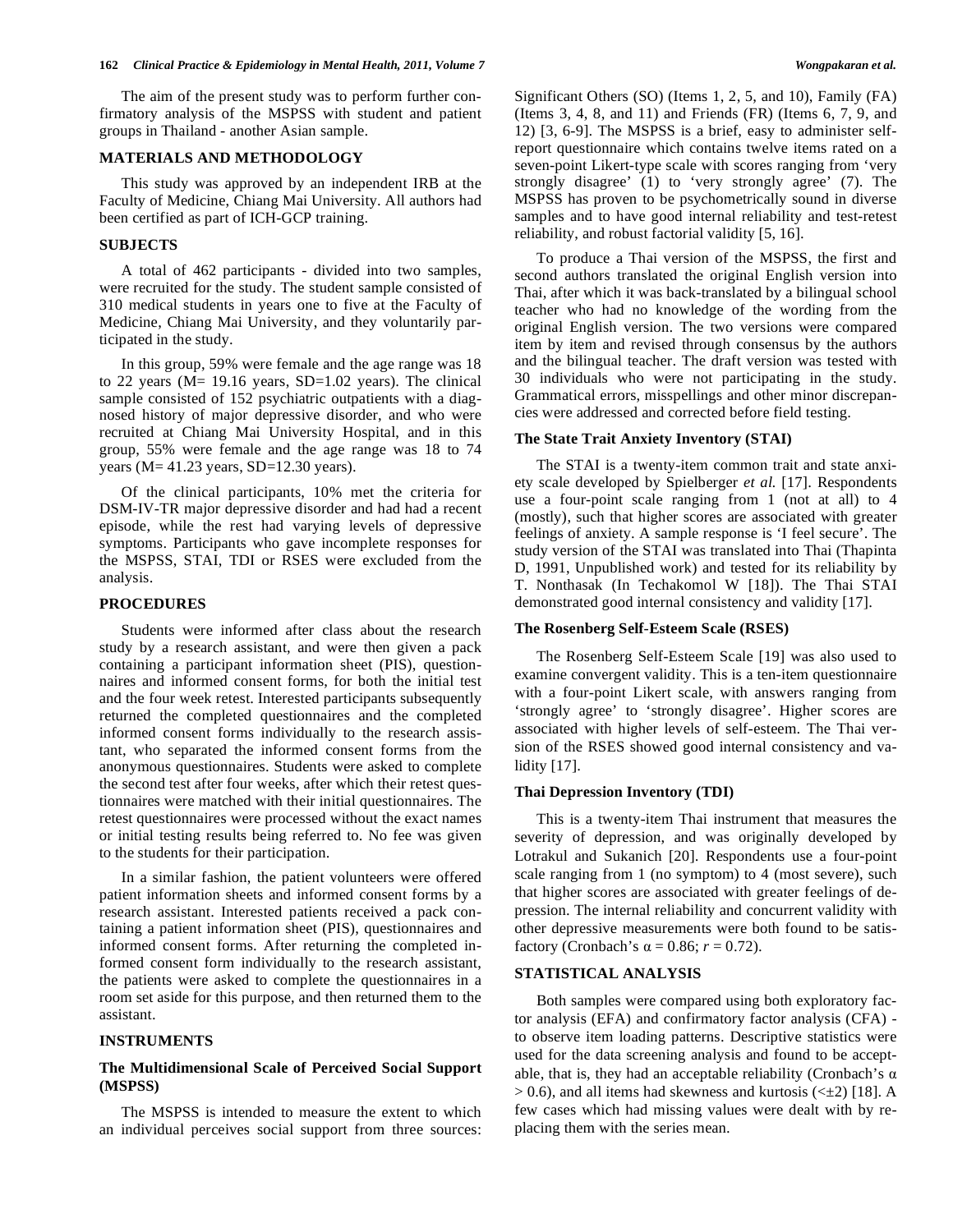Prior to analysis, sample data was screened to make sure that no assumptions were violated. Sampling adequacy was found to be good, with Kaiser-Meyer-Olkin (KMO) values of 0.88 and 0.83 for the student and patient sample groups, respectively. Bartlett's test of sphericity was used to test the null hypothesis - that the variables in the population matrix were uncorrelated. Both samples had a significance level of *p* < 0.001, indicating that the hypothesis was rejected, and meaning that the strength of the relationship among variables was strong. It was thus suitable to proceed to factor analysis for the data [19].

To identify the factor structure, an EFA using the maximum likelihood method with oblique rotation was performed on the items. To facilitate comparison between the observed structure and the structure proposed in the theoretical model, cross-loading on the factor was not allowed - unlike with the EFA. Factor analysis was carried out using the SPSS AMOS package version 18 [20].

Regarding the fit indexes, Hu and Bentler suggested fit statistics guidelines for interpreting the fit of specific models, which in this study included a Comparative Fit Index (CFI) of  $\geq$  0.95, a Non-Normed Fit Index (NFI) or Tucker-Lewis Index (TLI) of  $\geq 0.9$ , a root-mean-square error of approximation (RMSEA) of  $\leq 0.6$  – and with values as high as 0.08 indicating a reasonable fit, a standardized root-meansquare residual (SRMR) score of  $\leq 0.08$  [21-23] and a  $\chi^2/df$ result of < 3 [18]. Modification indices were added to the model after the initial analysis.

The internal consistency reliability was determined by calculation of the Cronbach  $\alpha$  coefficient, and the Intraclass Correlation Coefficient (ICC) was used for test-retest reliability. A reliability of more than 0.70 for measures was deemed acceptable [24]. Pearson's product moment correlation was used for assessing the concurrent validity between MSPSS and STAI, RSES and TDI.

## **RESULTS**

## **Descriptive statistics**

The mean total score and the sub-scale scores in the student group were statistically higher than those in the patient group, except for the SO sub-scale ( $t = 4.48, 4.37, 6.01$  and 1.42 for the total score, FA, FR and SO respectively). There were no significant gender differences between the mean total score and the sub-scale scores in either the student or clinical samples. Regarding age, there was a negative relationship between age and the total score for MSPSS in the student group ( $r = -0.127$ ,  $p = 0.034$ ).

## **Reliability**

The internal consistencies of the entire scale were good, with a Cronbach's  $\alpha$  of 0.91 in the student group overall, and with sub-scales of 0.91, 0.83 and 0.86 for FR, FA and SO respectively. In the clinical group, the Cronbach's  $\alpha$  was 0.87 overall, with sub-scale scores of 0.84, 0.85 and 0.74 for FR, FA and SO respectively (see Table **1**). In the four week retest reliability check, the intra-class correlation coefficient (ICC) was calculated for 72 students and found to demonstrate a satisfactory stability, with an ICC of 0.84 (95% CI, 0.756, 0.897).

#### **Factor Analysis**

#### *Factor Structure*

EFA yielded three Eigenvalues of 5.89, 1.79, and 1.22, which accounted for 49.11%, 13.86% and 10.16% of the variance in the student sample, respectively. The corresponding values in the patient sample were 4.94, 1.75 and 1.21, which accounted for 41.20%, 14.59% and 10.11%, of the variance in the patient samples respectively. There was a higher correlation between SO and FR in the student group  $(r = 0.60)$ , and between SO and FA in the patient group (*r*=0.48) (Table **3**). The loading factors from a previous study by Canty-Mitchell and Zimet were compared with those from this study (Table **1**).

The CFA - allowing for error term correlation, yielded acceptable fit statistics with values of  $\chi^2$  120.54, *df* 44, *p* = 0.000; TLI 0.95; CFI 0.96; GFI 0.94; RMSEA 0.078 (0.061- 0.094) and SRMR 0.034 for the student group, and  $\chi^2$  79.59, *df* 48, *p* = 0.000; TLI 0.93; CFI 0.95; GFI 0.92; RMSEA 0.069 (0.040-0.095); SRMR 0.057 for the patient group (Table **2**).

#### *Concurrent Validity*

It was found that the Thai-MSPSS had a negative correlation with the state trait anxiety inventory ( $r = 0.20$ ,  $p =$ 0.004) and the Thai depression inventory (TDI)  $(r = -0.19, p$  $= 0.007$ ), but was positively correlated with the Rosenberg self-esteem scale  $(r = 0.33, p<0.0001)$ . Moreover, it was found that the Rosenberg self-esteem scale correlated with all three sub-scales, whereas the anxiety and depression scales correlated more with the FR sub-scale than with the others (Table **3**).

#### **DISCUSSION**

The principal results show that the Thai version of the MSPSS is a reliable and valid instrument. The overall reliability of the Thai version is good, even though it is lower for the SO sub-scale in the patient sample (Cronbach's alpha, 0.74) when compared to reliability in the FR and FA subscales; however, it is still acceptable and good enough to use as a 3-factor structure, as found in the original study by Zimet *et al.* and other supporting studies [5, 7, 25]. Confirmatory factor analysis provided an acceptable model fit, though there was a trade-off among the goodness-of-fit indices (CFI, GFI and TFI) and badness-of-fit indices (RMSEA and SRMR) between the student and patient groups, since the magnitude of the correlation between sub-scales was different in both groups. As with previous studies [11, 15, 25], this study found there to be a higher correlation between SO and FA in young adults; however, the sick people - even the younger adults, tended to view family rather than friends as the best support, probably because the study was carried out in an Asian culture [26-29]. This point is illustrated by the existence of a higher correlation between SO and FA in the student sample when compared to the correlation between SO and FR in the patient sample  $(r = 0.48$  versus 0.38, p< .001), and is consistent with previous studies [11, 25].

 These results contrast with the previous studies by Chou and Cheng [14, 15], which employed Chinese Hong Kong samples. The problem of misspecification was also raised by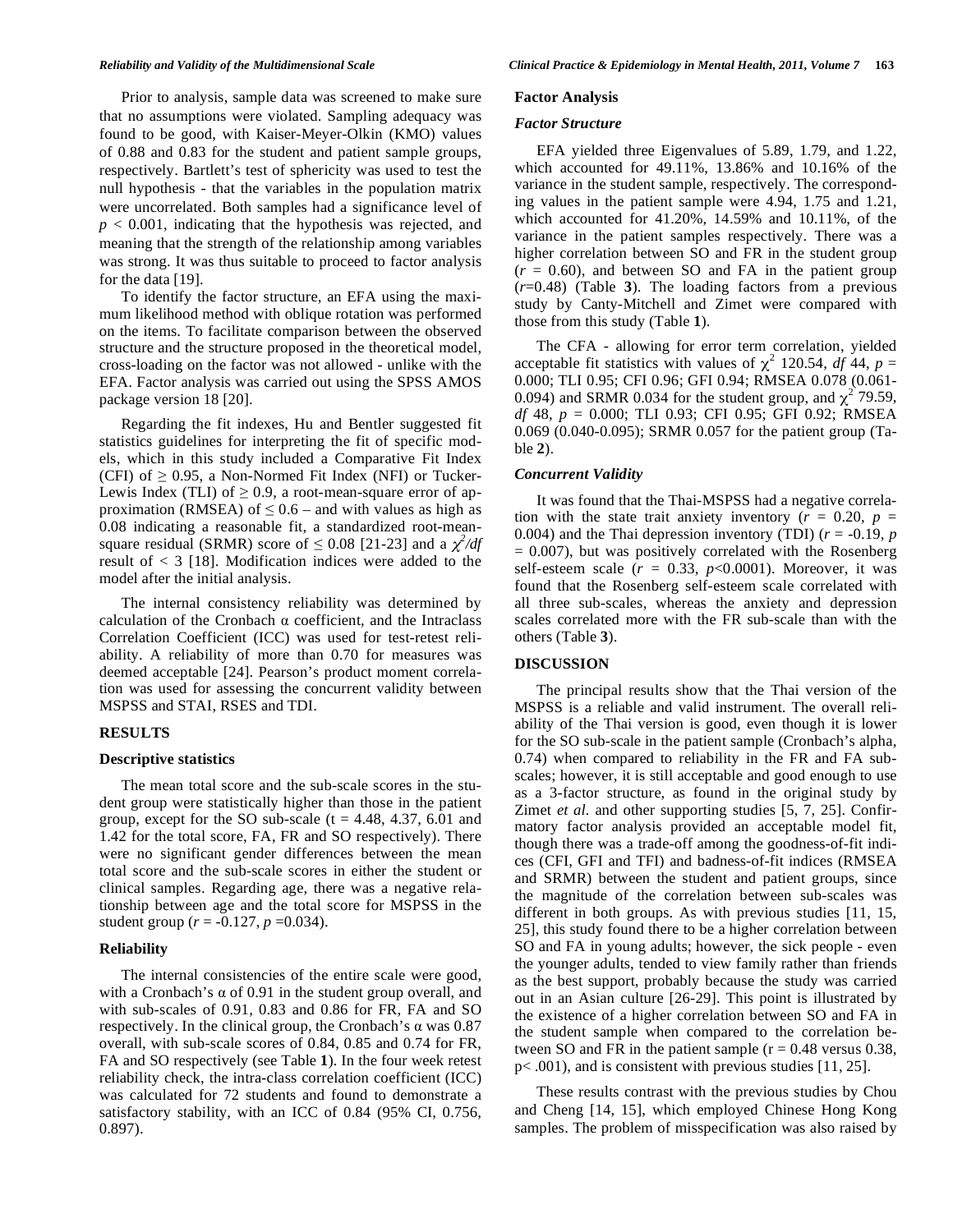| Table 1. Comparison of the Present Study†, Canty-Mitchell, and Zimet‡ |
|-----------------------------------------------------------------------|
|-----------------------------------------------------------------------|

| Item no.         | <b>FR</b>                            | FA                                | SO                                   |                                      |                                      |                                      |
|------------------|--------------------------------------|-----------------------------------|--------------------------------------|--------------------------------------|--------------------------------------|--------------------------------------|
|                  | <b>Present Study</b>                 | <b>Canty-Mitchell and Zimet's</b> | <b>Present Study</b>                 | <b>Canty-Mitchell</b><br>and Zimet's | Present<br>study                     | <b>Canty-Mitchell</b><br>and Zimet's |
|                  |                                      |                                   |                                      |                                      |                                      |                                      |
| $\boldsymbol{7}$ | $.91(.86)$ <sup>§</sup>              | .75                               |                                      |                                      |                                      |                                      |
| 6                | .89(.77)                             | .66                               |                                      |                                      |                                      |                                      |
| 9                | .80(.75)                             | .83                               |                                      |                                      |                                      |                                      |
| 12               | .77(.70)                             | .90                               |                                      |                                      |                                      |                                      |
| $\overline{4}$   |                                      |                                   | .82(.86)                             | .80                                  |                                      |                                      |
| 11               |                                      |                                   | .80(.82)                             | .89                                  |                                      |                                      |
| 3                |                                      |                                   | .73(.71)                             | .84                                  |                                      |                                      |
| 8                |                                      |                                   | .70(.65)                             | .77                                  |                                      |                                      |
| 5                |                                      |                                   |                                      |                                      | .83(.78)                             | .85                                  |
| 10               |                                      |                                   |                                      |                                      | .80(.64)                             | .78                                  |
| 2                |                                      |                                   |                                      |                                      | .78(.61)                             | .92                                  |
| $\mathbf{1}$     |                                      |                                   |                                      |                                      | .71(.54)                             | .67                                  |
| Eigenvalues      | 5.89(4.94)                           | ÷,                                | 1.66(1.75)                           | $\overline{\phantom{a}}$             | 1.22(1.21)                           | $\overline{\phantom{a}}$             |
| % variances      | 49.11(41.20)                         | $\overline{a}$                    | 13.86(14.59)                         | $\overline{\phantom{a}}$             | 10.16(10.11)                         | $\overline{a}$                       |
| Mean $(\pm SD)$  | $5.56 \pm 1.07$<br>$(4.52 \pm 1.22)$ | $5.42 \pm 1.42$                   | $6.25 \pm 0.91$<br>$(5.79 \pm 1.36)$ | $5.33 \pm 1.48$                      | $5.57 \pm 1.06$<br>$(4.67 \pm 1.63)$ | $5.90 \pm 1.30$                      |
| Cronbach's alpha | 0.91(0.84)                           | 0.89                              | 0.83(0.85)                           | 0.91                                 | 0.86(0.74)                           | 0.91                                 |

Note:

†n= 310 for student sample, n = 152 for patient sample; ‡n= 222

§Data in the parenthesis were from patient group

| Table 2. A comparison of the Fit Indexes of Three-Factor Confirmatory Models for the Student <sup>†</sup> , Psychiatric Samples <sup>†</sup> |  |
|----------------------------------------------------------------------------------------------------------------------------------------------|--|
|                                                                                                                                              |  |

| Group    | TLI  | <b>CFI</b> | <b>GFI</b> | RMSEA (90%CI)          | <b>SRMR</b> | $\chi$ | df | $\chi^2$ / df |
|----------|------|------------|------------|------------------------|-------------|--------|----|---------------|
| Students | 0.95 | 0.96       | 0.94       | 0.078<br>$(.061-.094)$ | 0.034       | 120.54 | 44 | 2.74          |
| Patients | 0.93 | 0.95       | 0.92       | 0.069<br>$(.040-.095)$ | 0.057       | 79.59  | 48 | 1.66          |

*Note.* TLI = Tucker-Lewis Index; CFI =comparative fit index; GFI = goodness-of-fit index; RMSEA = root mean square error of approximation; SRMR = standardized root-meansquare residual,  $\frac{1}{7}N = 310$ .  $\frac{1}{7}N = 152$ 

| Table 3. Correlations Among Subscales in Two Different Samples |  |  |
|----------------------------------------------------------------|--|--|
|----------------------------------------------------------------|--|--|

| Students <sup>a</sup> |         |         |           | Patients <sup>b</sup> |         |         |           |
|-----------------------|---------|---------|-----------|-----------------------|---------|---------|-----------|
|                       | FR      | FA      | <b>SO</b> |                       | FR      | FA      | <b>SO</b> |
| FR                    |         |         |           |                       |         |         |           |
| FA                    | $.42**$ |         |           |                       | $.29**$ |         |           |
| <sub>SO</sub>         | $.60**$ | $.51**$ |           |                       | $.38**$ | $.48**$ |           |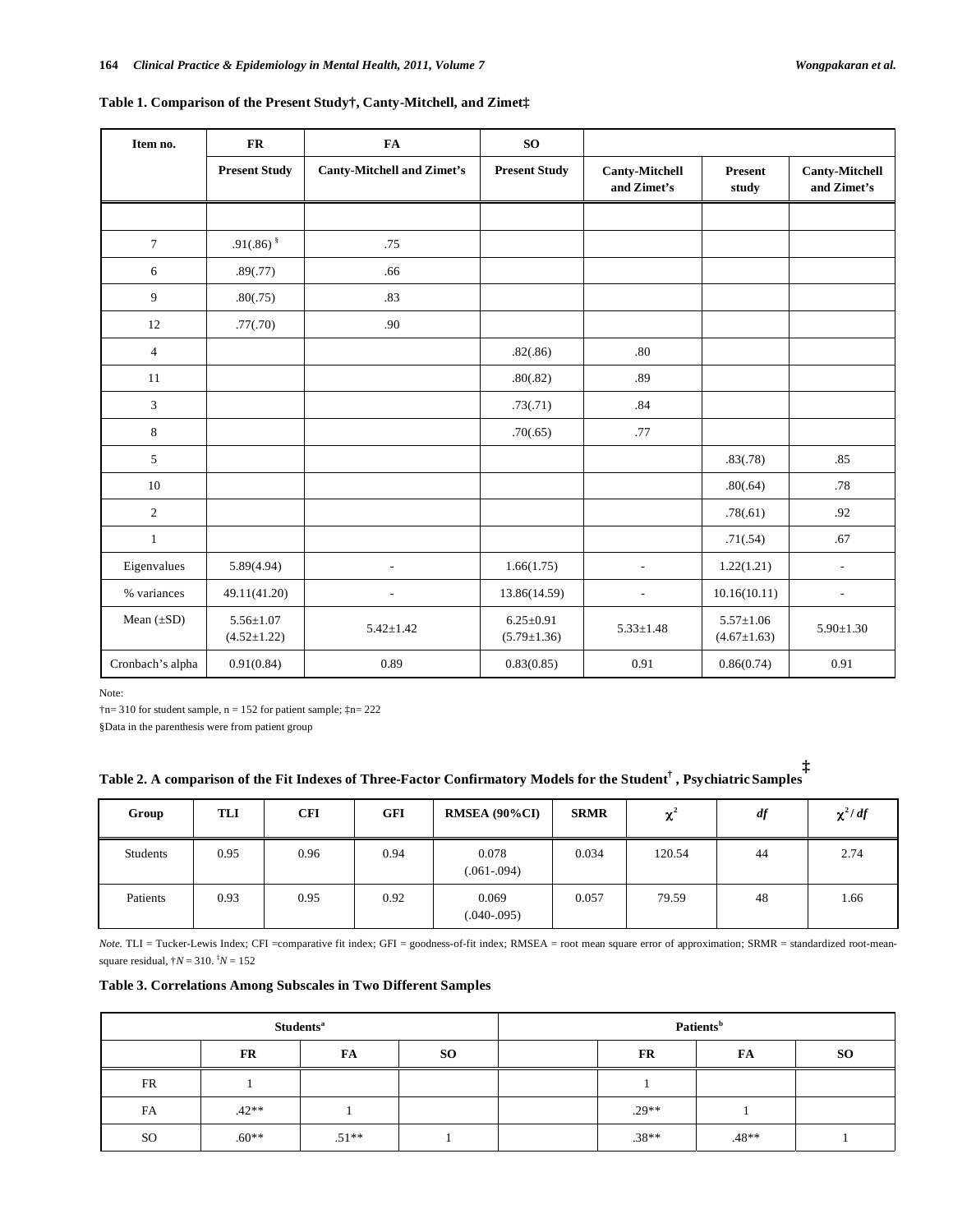| Students <sup>a</sup> |          |         |                 | Patients <sup>b</sup> |                          |                          |           |
|-----------------------|----------|---------|-----------------|-----------------------|--------------------------|--------------------------|-----------|
|                       | FR       | FA      | SO <sub>1</sub> |                       | FR                       | FA                       | <b>SO</b> |
| <b>RSES</b>           | $.27**$  | $.24**$ | $.26**$         |                       | $\overline{\phantom{a}}$ | $\overline{\phantom{a}}$ |           |
| <b>STAI</b>           | $-.20**$ | $-.11$  | $-15*$          |                       | -                        | $\overline{\phantom{a}}$ |           |
| TDI                   | $-.20**$ | $-.14$  | $-.10$          |                       | $-27**$                  | $-.37**$                 | $-36**$   |

Notes:

\*\* Correlation is significant at the 0.01 level (two-tailed)

\* Correlation is significant at the 0.05 level (two-tailed)

<sup>a</sup> Variables' correlations in student group ( $n = 310$ )

 $<sup>b</sup>$  Variables' correlations in patient group (n = 152)</sup>

Chou and Cheng and was deemed to have occurred either due to problems with the translation method or due to cultural differences (East versus West). Despite these concerns, it should be noted that in this study there was a different pattern in terms of how the items were 'parcelled' within the different groups, that is - there was a high correlation between SO and FR in adolescents, but between SO and FA in the patient or clinical samples. This pattern appears to be independent [9, 11, 12, 15] of cultural factors, supporting a three-factor solution. The results of this study, also based on subjects from a background similar to those in the Hong Kong study, support the view that cultural background does not affect the structure of MSPSS.

This study helped to clarify those issues related to use of a two-factor model which have emerged from previous studies. The study conducted by Stanley *et al.* was based on a clinical sample but with a relatively small sample size (n=50). Cheng's study was found to have relatively low reliability coefficients, especially in the SO sub-scale, with a Cronbach's  $\alpha = 0.69$  for SO, 0.78 for FA and 0.76 for FR. The present study produced a Cronbach's  $\alpha$  of 0.74 for SO, 0.84 for FA and 0.85 for FR. The authors believe that the translation method used contributed to the measurement error which led to model misspecification in Chou and Cheng's studies.

 Apart from questions about the factor structure, the MSPSS demonstrated good reliability and validity in this Thai sample, and was found to be positively correlated with the self-esteem scores, but negatively correlated with the depression (except for SO) and anxiety scores, thus reflecting the external validity of the MSPSS. There were no age or gender differences in the MSPSS total or sub-scale scores, which concurs with other studies [15, 25].

To our knowledge, this is the first study from Asia to examine the MSPSS model's factor structure based on a sample of people other than adolescents or normal young people. When comparing the results obtained from the original version of the MSPSS to those obtained from our revised version, we have found that the revised version yields better reliability coefficients and fit indices, and thus supports our hypothesis. The fact that the p value found was not larger than 0.05 (which is indicative of a non-fitting model) may be related to the relatively small sample size which was used; however, other fit indicators provided enough evidence to support the overall goodness-of-fit of the three-factor solution.

Further investigations - with a different a sample such as a clinical sample, with a larger sample size and with a sample from a different cultural background, are encouraged.

#### **CONFLICT OF INTEREST**

None.

## **ACKNOWLEDGEMENTS**

This research project was part of the project 'A comparison of the effect of providing feedback on psychotherapy outcomes', as funded by the Faculty of Medicine, Chiang Mai University in the Kingdom of Thailand.

#### **AUTHORS' CONTRIBUTIONS**

The first and second authors conceived the study, developed the proposal, translated the MSPSS into Thai and wrote the manuscript. RR collected the data and wrote the manuscript, while TW performed the statistical analysis. All the authors read and approved the final manuscript.

#### **REFERENCES**

- [1] Backs-Dermott B, Dobson K, Jones S. An evaluation of an integrated model of relapse in depression. J Affect Disord 2010; 124 : 60-7.
- [2] Skouteris H, Wertheim E, Rallis S, Milgrom J, Paxton S. Depression and anxiety through pregnancy and the early postpartum: an examination of prospective relationships. J Affect Disord 2009; 113: 303-8.
- [3] Pedersen S, Spinder H, Erdman R, Denollet J. Poor perceived social support in implantable cardioverter defibrillator (ICD) patients and their partners: cross-validation of the multidimensional scale of perceived social support. Psychosomatics 2009; 50: 461-7.
- [4] Klineberg E, Clark C, Bhui K, *et al*. Social support, ethnicity and mental health in adolescents. Soc Psychiatry Psychiatr Epidemiol 2006; 41: 755-60.
- [5] Zimet G, Dahlem N, Zimet S, Farley G. The Multidimensional scale of perceived social support. J Pers Assess 1988; 52: 30-41.
- [6] Dahlem N, Zimet G, Walker R. The multidimensional scale of perceived social support: a confirmation study. J Clin Psychol 1991; 47: 756-61.
- [7] Zimet G, Powell S, Farley G, Werkman S, Berkoff K. Psychometric characteristics of the multidimensional scale of perceived social support. J Pers Assess 1990; 55: 610-7.
- [8] Frasure-Smith N, Lespérance F, Gravel G, *et al*. Social support, depression, and mortality during the first year after myocardial infarction. Circulation 2000; 101: 1919-24.